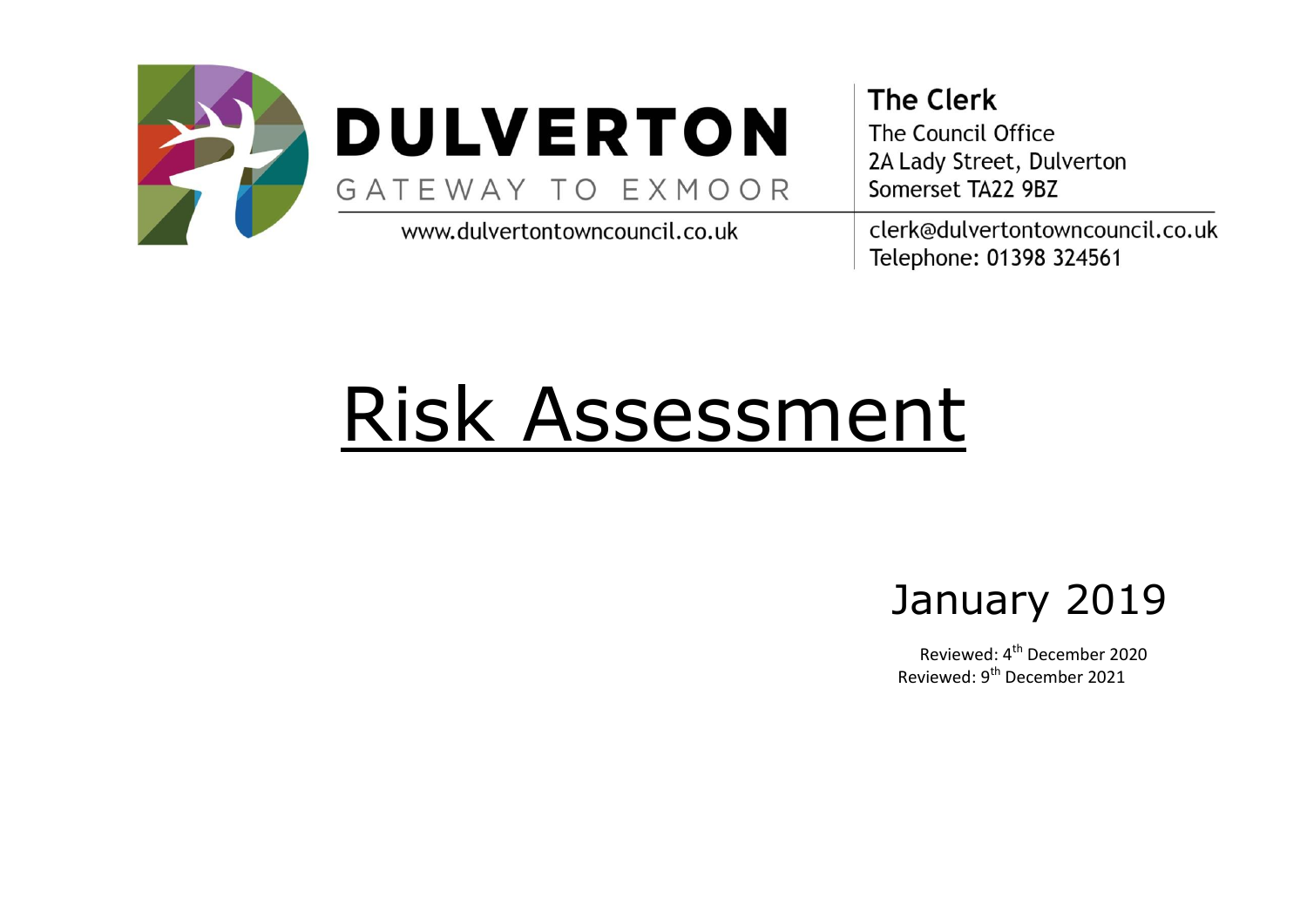### **INTRODUCTION**

This risk assessment is reviewed annually by the Legal & Finance Committee who advise the Council accordingly. However specific risk assessments are considered by Council as necessary.

Lion Stables Public Toilet Facilities

#### Human Resources:

| Members:                             | 10                                |                                                                                                                        |  |  |
|--------------------------------------|-----------------------------------|------------------------------------------------------------------------------------------------------------------------|--|--|
| Employees:<br>(Part Time)            | $\overline{2}$                    | Clerk / RFO - Miss Mandy Rose<br>Administrative Assistant - Mrs Sylvia Gosling                                         |  |  |
| <b>Regular Casual Staff:</b>         | $\mathbf{1}$<br>1<br>$\mathbf{1}$ | General Grounds Man - Mr Andy Takel<br>Cemetery Groundsman - Mr Andrew Nicholas<br>Parish Lengthsman - Mr Shaun Bryant |  |  |
| <b>Internal Auditor</b>              |                                   | <b>Mrs Alison Marshall</b>                                                                                             |  |  |
| Annual Play Ground Inspector         |                                   | GB Sport & Leisure                                                                                                     |  |  |
| Grounds:                             |                                   | Assets:                                                                                                                |  |  |
| Kings Corner Recreation Ground       |                                   | <b>Cemetery Store Shed</b>                                                                                             |  |  |
| <b>Barns Close Recreation Ground</b> |                                   | <b>Sports Field Pavilion</b>                                                                                           |  |  |
| Jury Road Cemetery                   |                                   | Sports Field Flood Lights                                                                                              |  |  |
| Abbots Way Pond                      |                                   | Play Equipment                                                                                                         |  |  |
| Abbots Way Path                      |                                   | <b>Tennis Courts</b>                                                                                                   |  |  |
| All Saints Churchyard                |                                   | Grounds Machinery & Equipment                                                                                          |  |  |
| <b>Exmoor Lawns</b>                  |                                   | <b>Bus Shelter</b>                                                                                                     |  |  |
|                                      |                                   | Lorna Doone Statue                                                                                                     |  |  |
|                                      |                                   | War Memorial                                                                                                           |  |  |
|                                      |                                   | Town Benches & Signs                                                                                                   |  |  |
|                                      |                                   | Office Equipment                                                                                                       |  |  |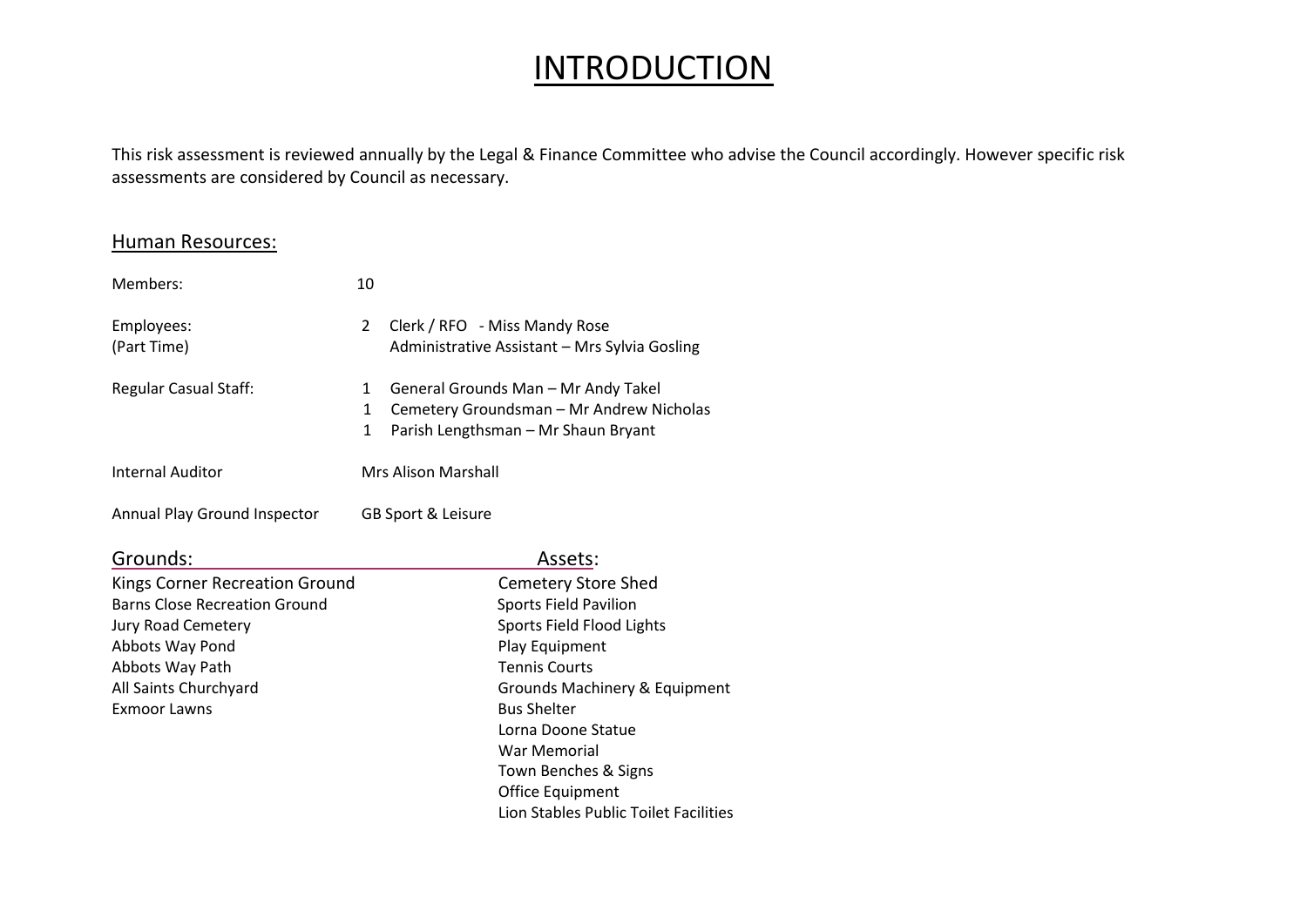#### **GROUNDS**

| <b>Risk Identified</b>                                                                             | <b>Management of Risk</b>                                                                                                  | <b>Staff Action</b>                                                                                                                                  | <b>Frequency</b>                               |
|----------------------------------------------------------------------------------------------------|----------------------------------------------------------------------------------------------------------------------------|------------------------------------------------------------------------------------------------------------------------------------------------------|------------------------------------------------|
| Playgrounds:<br><b>Public Liability</b><br>Vandalism                                               | Adequate insurance.<br>Adequate insurance<br>Maintain low hedges.<br>All incidences of vandalism to be                     | Review of premiums by members. Review<br>of premiums by members.<br>Grounds man.<br>Clerk / Members.                                                 | Annually<br>Annually<br>As necessary<br>Weekly |
| Public Safety / Equipment<br>Maintenance.                                                          | reported to the police.<br>Regular play equipment<br>inspections.<br>External play equipment inspection                    | Reports to be submitted to a Grounds<br>Committee member for authorisation for<br>action.<br>Appointment of a qualified Play<br>Equipment Inspector. | Annually                                       |
| Cemetery & Churchyard:<br><b>Public Liability</b><br><b>Grave Allocations</b><br>Unsafe headstones | Adequate insurance.<br>Update and cross ref. all burial<br>books.<br>Clear grave numbering<br>Regular cemetery inspections | Review of premiums by members.<br><b>Clerk</b><br>Grounds Committee member to inspect.                                                               | Annually<br>As necessary.<br>Weekly            |
| <b>Abbots Way Pond &amp;</b><br>Path:<br><b>Public Liability</b><br><b>Public Safety</b>           | Adequate Insurance.<br>Check fencing intact.                                                                               | Review of premiums by members.<br>Grounds Committee members to check &<br>report to S.C.C. if necessary.                                             | Annually                                       |
| <b>Exmoor Lawns</b><br><b>Public Liability</b><br><b>Public Safety</b>                             | Adequate Insurance.                                                                                                        | Review of premiums by members.                                                                                                                       | Annually                                       |
| <b>Tools &amp; Equipment</b>                                                                       | Regular check for maintenance &<br>existence.                                                                              | Check as to the existence and condition of<br>grounds maintenance tools                                                                              | Every 6 months'                                |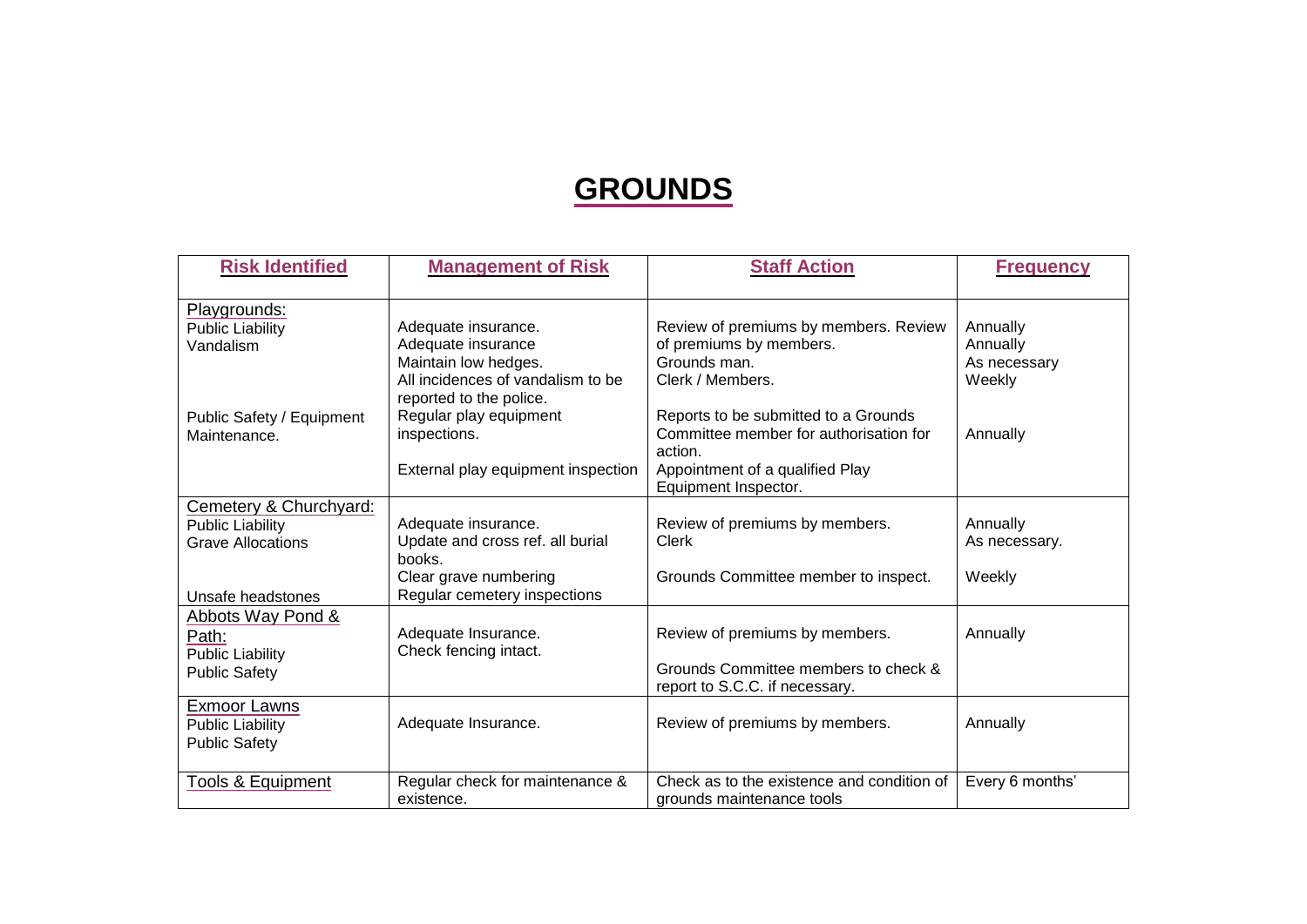### **ASSETS**

| <b>Risk Identified</b>                                                                                                                                                                                   | <b>Management of Risk</b>                                                                                                                                                                                                                                                                                                                              | <b>Staff Action</b>                                                                                                                                                                                                                     | <b>Frequency</b>                                                                            |
|----------------------------------------------------------------------------------------------------------------------------------------------------------------------------------------------------------|--------------------------------------------------------------------------------------------------------------------------------------------------------------------------------------------------------------------------------------------------------------------------------------------------------------------------------------------------------|-----------------------------------------------------------------------------------------------------------------------------------------------------------------------------------------------------------------------------------------|---------------------------------------------------------------------------------------------|
| <b>Lion Stables Public</b><br><b>Toilets</b><br><b>Public Liability</b><br>Vandalism<br><b>Equipment Maintenance</b><br>Hygiene Issues<br><b>Public Safety</b><br><b>Electrical Faults</b><br>Legionella | Adequate insurance.<br>Adequate insurance.<br>Damage to be reported to DTC<br>immediately by the cleaner<br>Adequate insurance<br>Cleaning<br>Regular inspections<br>Regular waste collection<br>Mobile no. provided for use in an<br>emergency. 07946 893596<br>Condition reports & certification<br>Adherence to legionella<br>compliance procedures | Review of premiums by members.<br>Review of premiums by members<br>Assess if closure necessary<br>Review of premiums by members.<br>ATac Cleaning contracted<br><b>Members</b><br>South West Hygiene<br>Phone held by a current member. | Annually<br>Annually<br>As necessary<br>Annually<br>Daily<br>Weekly<br>Constant<br>Annually |
| <b>Bus Shelter:</b><br>Vandalism                                                                                                                                                                         | Adequate Insurance                                                                                                                                                                                                                                                                                                                                     | Review of premiums by members.                                                                                                                                                                                                          | Annually                                                                                    |
| Town Signs & Lorna<br>Doone Statue<br>Vandalism<br><b>Town Seats &amp; Benches</b><br>Vandalism                                                                                                          | Adequate Insurance<br>Adequate Insurance<br>Regular Inspections                                                                                                                                                                                                                                                                                        | Review of premiums by members.<br>Review of premiums by members.<br><b>Members</b>                                                                                                                                                      | Annually<br>Annually<br>Annually                                                            |
| Condition<br>Machinery<br>Theft & breakdown<br><b>Tools &amp; Equipment</b>                                                                                                                              | Adequate insurance<br>Regular check for maintenance &<br>existence.                                                                                                                                                                                                                                                                                    | Review of premiums by members<br>Check as to the existence and condition of<br>grounds maintenance tools                                                                                                                                | Annually<br>Every 6 months'                                                                 |
| <b>Street Furniture/ Dog</b><br><b>Bins</b><br>Loss or Damage<br>Risk/damage to third<br>party/property                                                                                                  | Adequate insurance<br>Regular check for maintenance &<br>existence.                                                                                                                                                                                                                                                                                    | Review of premiums by members<br>Check as to the existence and condition.                                                                                                                                                               | Annually.                                                                                   |
| Notice Boards<br>Loss or Damage<br>Risk/damage to third<br>party/property                                                                                                                                | Adequate insurance<br>Regular check for maintenance &<br>existence.                                                                                                                                                                                                                                                                                    | Review of premiums by members<br>Check as to the existence and condition.                                                                                                                                                               | Annually.                                                                                   |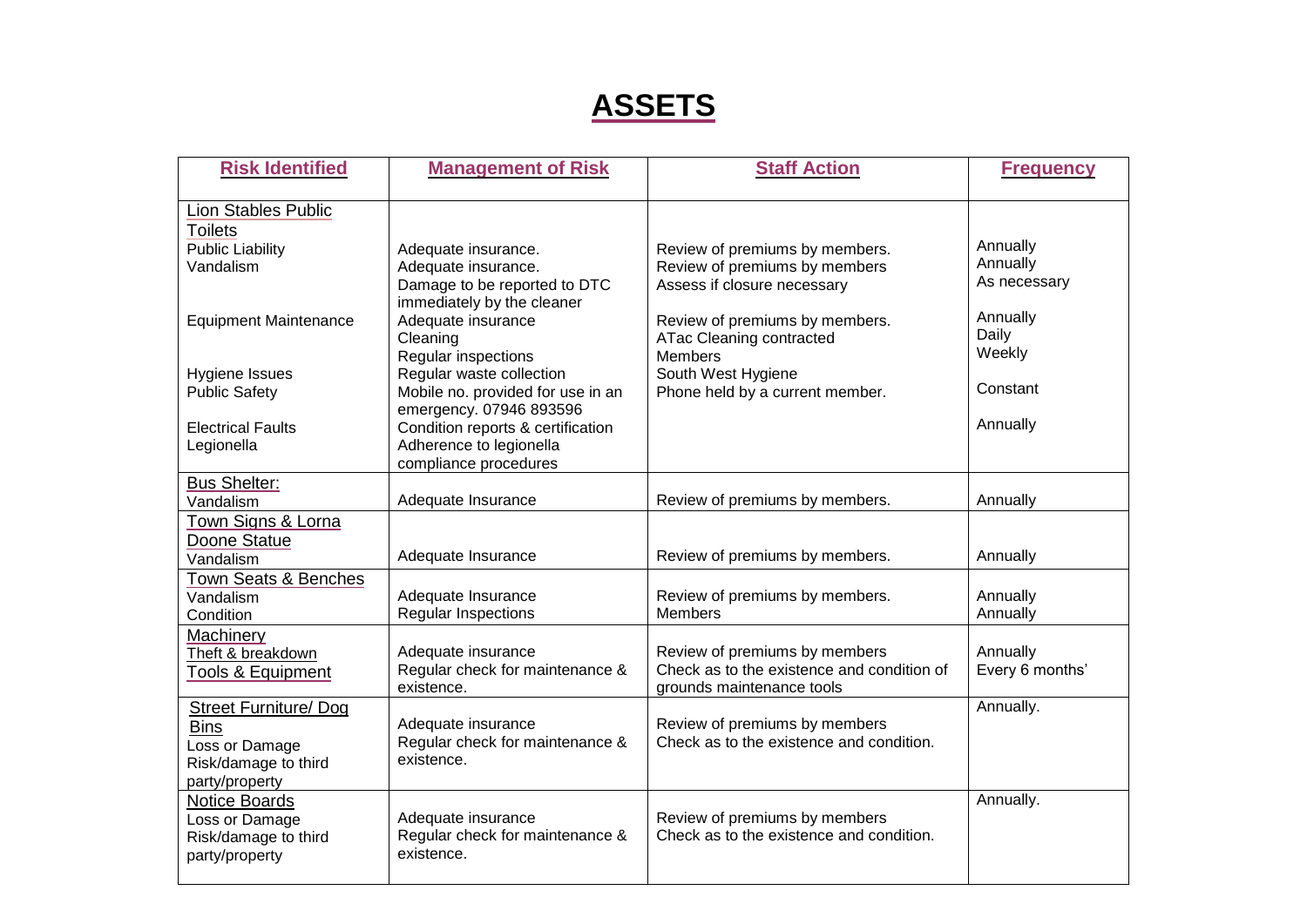#### **FINANCES**

| <b>Risks Identified</b>                                                                                                            | <b>Management of Risk</b>                                                                                                                                                                                          | <b>Staff Action</b>                                                                    | <b>Frequency</b>                                                 |
|------------------------------------------------------------------------------------------------------------------------------------|--------------------------------------------------------------------------------------------------------------------------------------------------------------------------------------------------------------------|----------------------------------------------------------------------------------------|------------------------------------------------------------------|
|                                                                                                                                    |                                                                                                                                                                                                                    |                                                                                        |                                                                  |
| Cheques:<br>Embezzlement                                                                                                           | Adequate fidelity insurance<br>Two cheque signatories required.                                                                                                                                                    | To be reviewed by members.<br>Mandate required for 4 members to act<br>as signatories. | Annually<br>As necessary                                         |
| Fraud                                                                                                                              | Cheque stubs to be initialled.<br>All invoices to be signed.<br>Copies of bank statements to be<br>shredded.                                                                                                       | Signatories<br>Signatories<br><b>Clerk</b>                                             | As necessary.<br>As necessary.<br>As necessary.                  |
| Overpayment<br>Loss                                                                                                                | Approval of all payments minuted.<br>Invoices to be checked & signed.<br>Check details to be recorded on receipt.<br>Cheques to be entered into the cash<br>book and deposited as soon as<br>practically possible. | Clerk/Members.<br>RFO/Signatories.<br>RFO.<br><b>RFO</b>                               | As necessary.<br>As necessary.<br>As necessary.<br>As necessary. |
| Cash Book &<br><b>Financial Statements:</b><br><b>Incorrect Entries &amp;</b><br>Accounting<br><b>Incorrect VAT</b><br>Calculation | Reconciliation with bank statements.<br>To be checked and signed.                                                                                                                                                  | To be carried out by RFO and checked<br>by a member.                                   | Quarterly<br>Quarterly                                           |
| Salaries:<br>Incorrect amount.<br><b>Incorrect Rate</b><br>Incorrect Calculation of<br><b>PAYE &amp; N.I.</b><br>Contributions     | Check appropriate minute.<br>Check contract.<br>To be checked with PAYE & N.I. codes                                                                                                                               | <b>RFO</b><br><b>RFO</b><br>RFO.                                                       | Monthly<br>Monthly<br>Quarterly                                  |
| Precept;<br><b>Not Submitted</b><br>Not Paid.                                                                                      | Full T/C. minute.<br>W.S.D.C. to be contacted.                                                                                                                                                                     | Members - following budget meeting.<br><b>RFO</b>                                      | Annually<br>As necessary.                                        |
| Grants<br>Power to Pay                                                                                                             | Check relevant minute                                                                                                                                                                                              | Clerk/ Members to verify                                                               |                                                                  |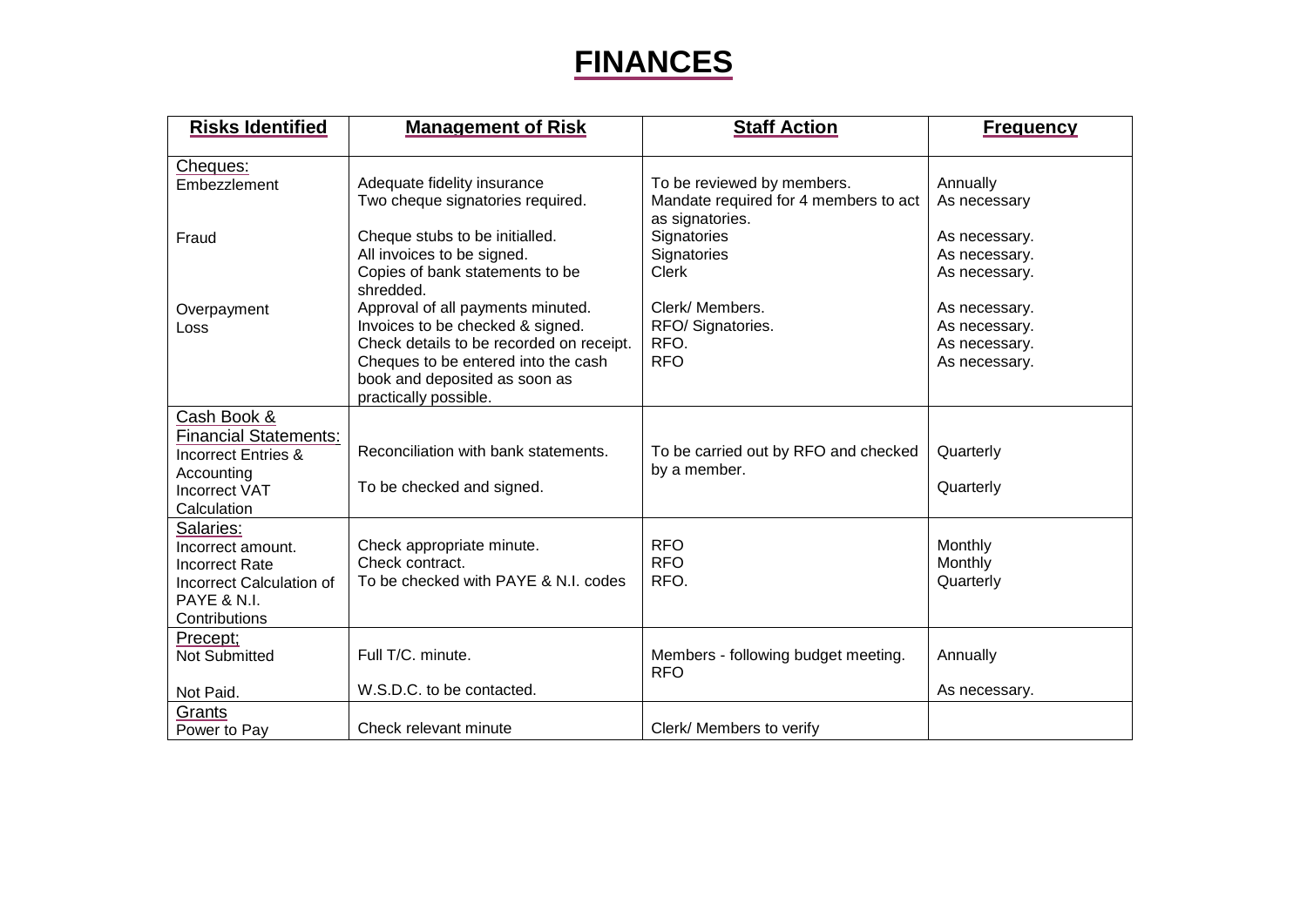#### **OFFICE / DOCUMENTS / COMPUTER**

| <b>Risk Identified</b>                                       | <b>Management of Risk</b>                                                                                                            | <b>Staff Action</b>                                                               | <b>Frequency</b>                           |
|--------------------------------------------------------------|--------------------------------------------------------------------------------------------------------------------------------------|-----------------------------------------------------------------------------------|--------------------------------------------|
| Office:<br>Forced Entry.                                     | Ensure the installation of the<br>appropriate number of secure locking<br>devices.                                                   |                                                                                   | Ongoing                                    |
| Location of Keys                                             | Maintain a key holder's register and use<br>a key box.                                                                               | Clerk to update.                                                                  | As necessary                               |
| <b>Staff Security</b>                                        | Curtains for privacy when cash being<br>counted. Internal bolt.                                                                      |                                                                                   |                                            |
| Working at Height<br>Slips, Trips and Falls                  | The use of a step ladder.<br>Housekeeping duties to be performed                                                                     | All accidents to be recorded in<br>accident book.                                 |                                            |
| Electrical                                                   | on a regular basis.<br>Staff to report defective plugs,<br>damaged cables/equipment.<br>Defective equipment removed and<br>replaced. | Annual check of all electrical<br>appliances.                                     |                                            |
| Fire                                                         | Staff informed not to bring in their<br>appliances.<br>No hazards blocking exits.<br>No trailing leads.<br>Floor covering intact.    | Fire extinguisher available.<br>Advice sought from local fire<br>service officer. |                                            |
| Documents:<br>Theft / Fire                                   | Installation of safe.<br>Adequate insurance                                                                                          | General maintenance                                                               | As required.                               |
| Loss                                                         | Maintain a 'corries' register.<br>Copies withheld prior to distribution.                                                             | Review of premiums by members<br>Clerk to maintain.<br><b>Clerk</b>               | Annually<br>As necessary.<br>As necessary. |
| <b>Disposal of Sensitive</b><br>Documentation                | Use of a shredder                                                                                                                    | Clerk to maintain.                                                                | As required.                               |
| Computer:<br>Crash & Loss of<br>Documentation & Information. | Back up disk maintained.<br>Hard copies of all documentation and<br>corries kept.                                                    | Clerk to maintain<br>Clerk                                                        | As required.<br>As required.               |